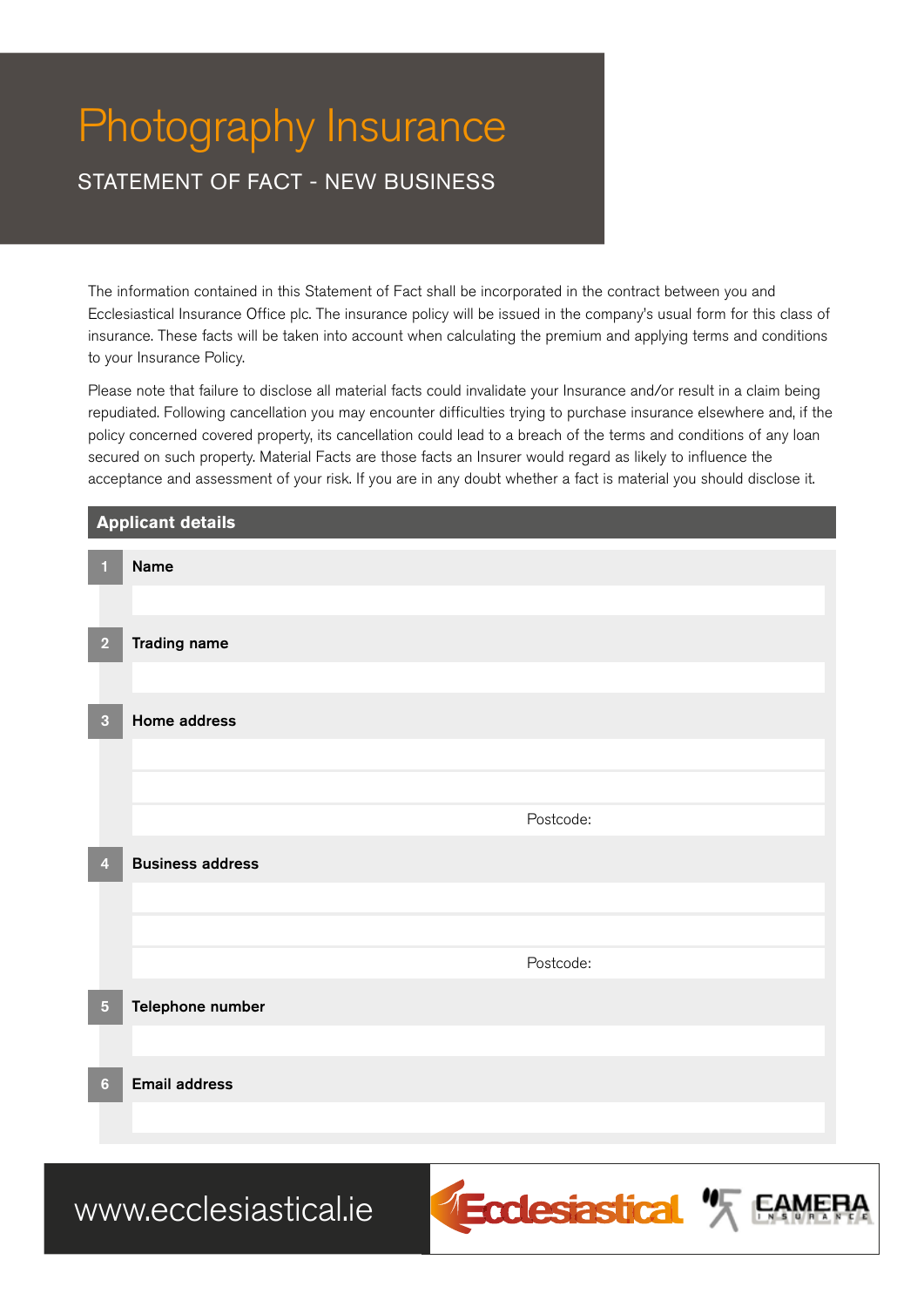| <b>Business details</b> |                                                                                                                                                     |       |    |
|-------------------------|-----------------------------------------------------------------------------------------------------------------------------------------------------|-------|----|
|                         | Type of photography/videomaking undertaken - Please provide full details                                                                            |       |    |
|                         |                                                                                                                                                     |       |    |
|                         |                                                                                                                                                     |       |    |
| 2                       | Are you a sole trader or Ltd company or Partnership?<br>If so, please confirm which                                                                 | Yes   | No |
| $\mathbf{3}$            | How many years' experience in the industry do you have?                                                                                             |       |    |
|                         | Are you a member of a Trade Association?<br>If yes, which one?                                                                                      | Yes   | No |
|                         |                                                                                                                                                     |       |    |
| $\sqrt{5}$              | What is your annual turnover?                                                                                                                       | €     |    |
| 6 <sup>1</sup>          | Do you have any of the following employees?<br>If yes, please confirm how many                                                                      | Yes   | No |
|                         | Clerical                                                                                                                                            |       |    |
|                         | Non-clerical                                                                                                                                        |       |    |
| 7                       | Please confirm the total wageroll for the following employees                                                                                       |       |    |
|                         | Clerical                                                                                                                                            | $\in$ |    |
|                         | Non-clerical                                                                                                                                        | €     |    |
| 8                       | How much do you annually pay in Freelancer fees?                                                                                                    | €     |    |
| 9                       | Are you registered for VAT?                                                                                                                         | Yes   | No |
|                         |                                                                                                                                                     |       |    |
|                         | <b>Premises details</b>                                                                                                                             |       |    |
|                         | Is the premises constructed of brick, stone or concrete and roofed<br>with slates, tiles, asphalt, concrete or metal?<br>If no, please give details | Yes   | No |
|                         |                                                                                                                                                     |       |    |
|                         |                                                                                                                                                     |       |    |
|                         |                                                                                                                                                     |       |    |
|                         |                                                                                                                                                     |       |    |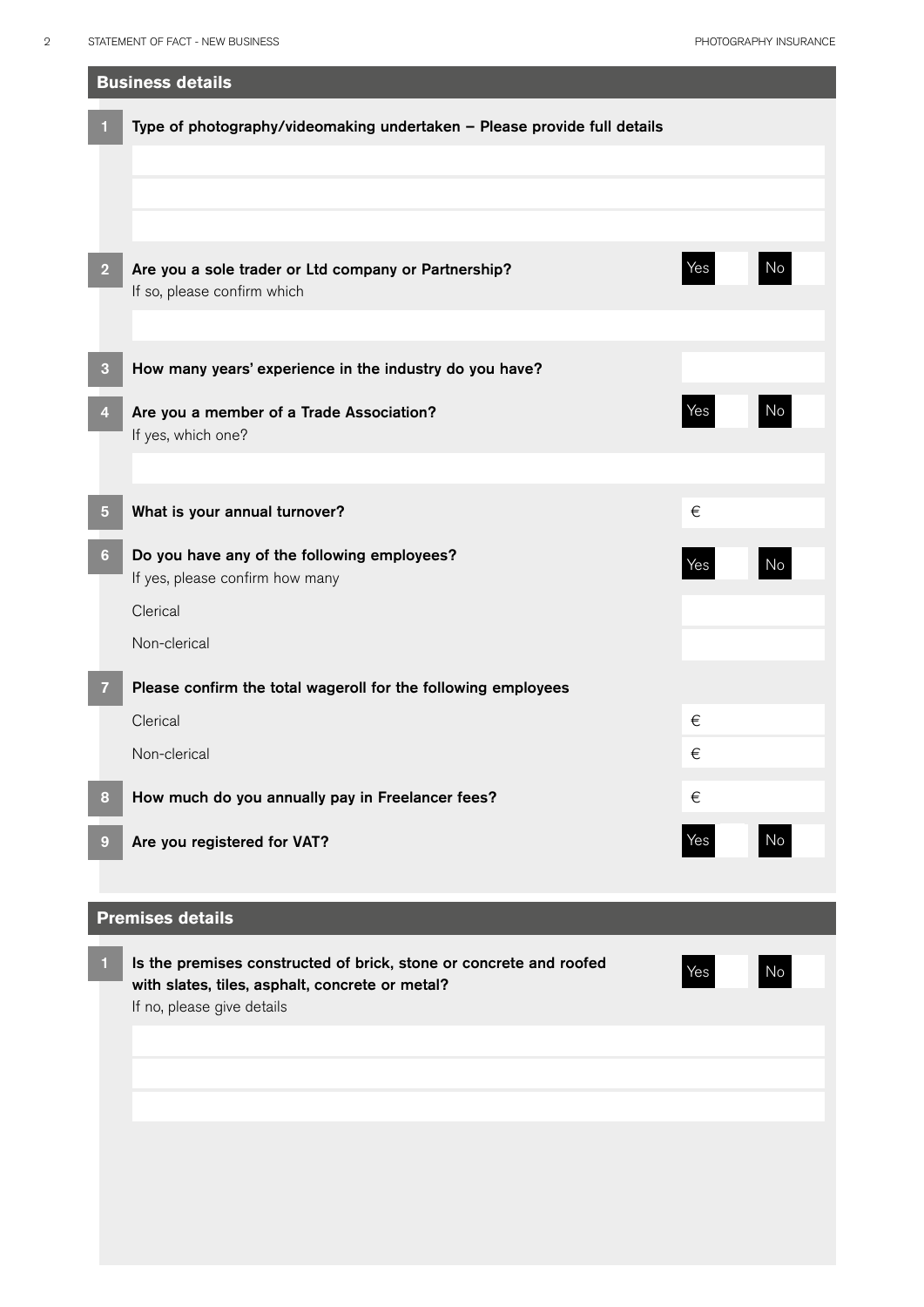| 2  | Is the premises at least 200 metres away from any natural or man-made<br>watercourse or the sea?<br>If no, please give details                                                               | Yes        |          |
|----|----------------------------------------------------------------------------------------------------------------------------------------------------------------------------------------------|------------|----------|
| 3  | Is the premises used solely for your business purposes?<br>If no, please give details                                                                                                        | Yes        | No       |
|    | Is any part of the premises hired out?<br>If yes, please give details                                                                                                                        | Yes        | No       |
| 5. | Is the premises protected by an intruder alarm?<br>If yes, please confirm if the alarm is 'bells only' or 'central station linked' and<br>whether the system is under a maintenance contract | Yes        | No       |
| 6  | Is the premises protected by a fire alarm?<br>If yes, please confirm if the system is under a maintenance contract                                                                           | Yes        | No       |
| 8  | Do you have business customers to your premises?<br>Do all final exit doors have a 5 lever mortice deadlock?                                                                                 | Yes<br>Yes | No<br>No |
|    | Do all ground floor and accessible windows have key operated locks?                                                                                                                          | Yes        | No       |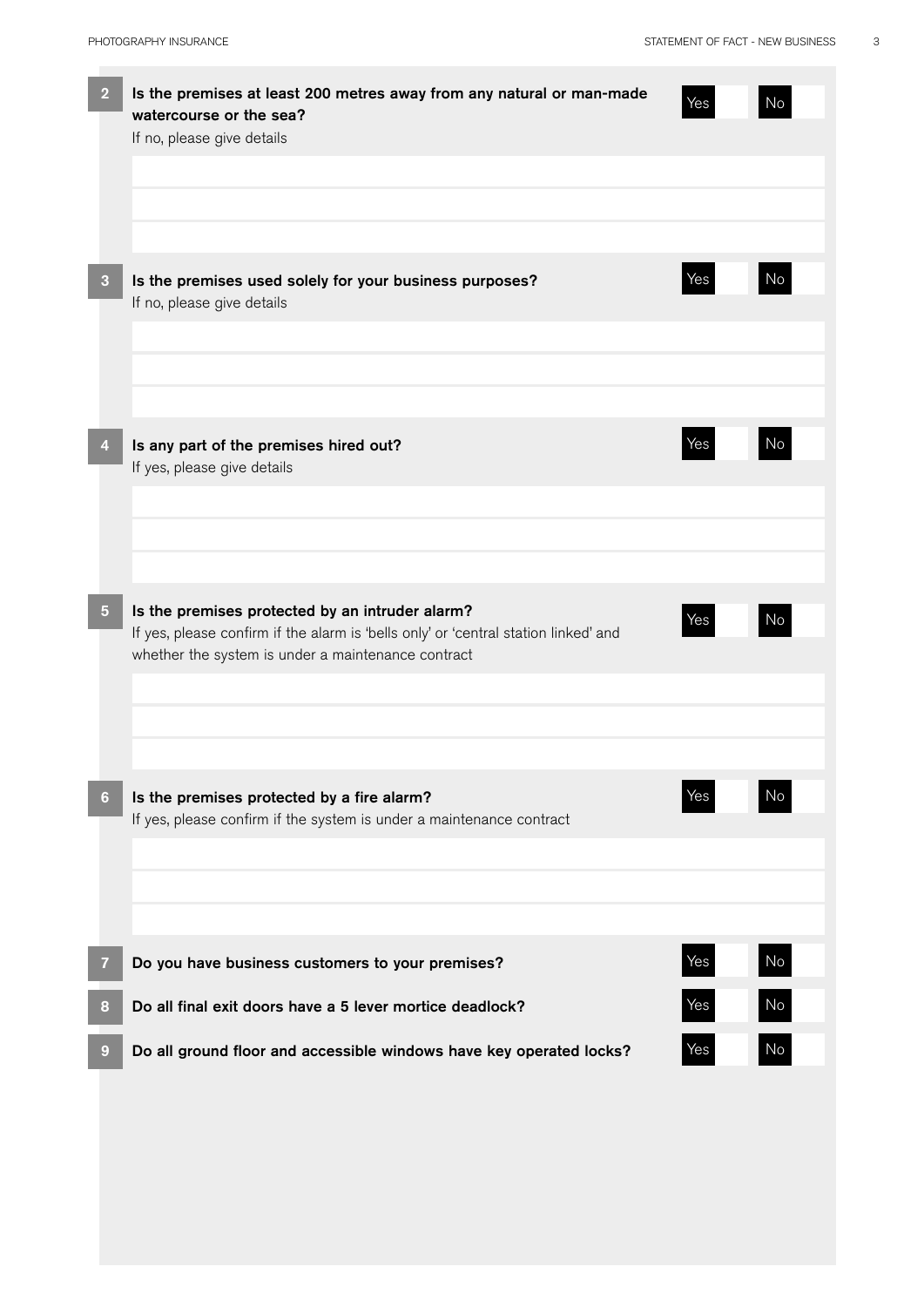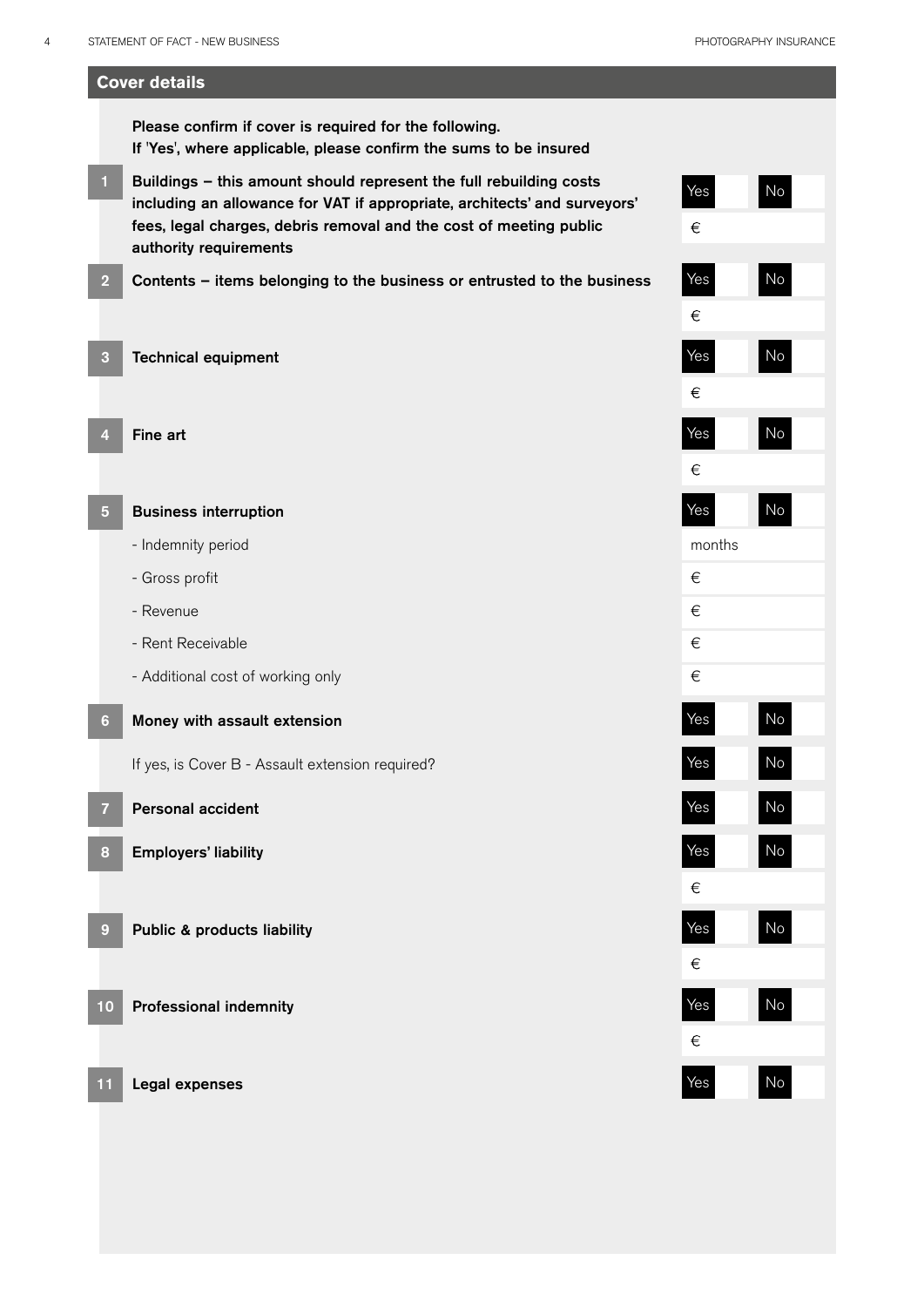| <b>General questions</b> |     |                                                                                                                                                                                                                                                                                                                        |            |                |  |  |
|--------------------------|-----|------------------------------------------------------------------------------------------------------------------------------------------------------------------------------------------------------------------------------------------------------------------------------------------------------------------------|------------|----------------|--|--|
|                          |     | Are you currently insured?<br>If yes, please advise with who                                                                                                                                                                                                                                                           | Yes        | No             |  |  |
|                          |     |                                                                                                                                                                                                                                                                                                                        |            |                |  |  |
| $\overline{2}$           |     | What is your renewal date?                                                                                                                                                                                                                                                                                             | $\sqrt{2}$ | $\overline{ }$ |  |  |
| 3                        |     | What is your renewal premium quote from your existing Insurer?                                                                                                                                                                                                                                                         | €          |                |  |  |
|                          |     | In respect of the risks to be insured whether at these premises or elsewhere                                                                                                                                                                                                                                           |            |                |  |  |
|                          |     | (a) has any loss, damage, injury or liability arisen during the past five<br>years whether insured or not?                                                                                                                                                                                                             | Yes        | No             |  |  |
|                          |     | (b) are you aware of any circumstances that might give rise to a claim?                                                                                                                                                                                                                                                | Yes        | No             |  |  |
|                          |     | If yes, please provide details                                                                                                                                                                                                                                                                                         |            |                |  |  |
|                          |     |                                                                                                                                                                                                                                                                                                                        |            |                |  |  |
|                          |     |                                                                                                                                                                                                                                                                                                                        |            |                |  |  |
|                          |     |                                                                                                                                                                                                                                                                                                                        |            |                |  |  |
| $5\phantom{.0}$          |     | Are you aware of any flooding at the premises or anywhere adjacent to<br>the premises however caused?                                                                                                                                                                                                                  | Yes        | No             |  |  |
| 6                        |     | Are you a permanent resident within the geographical limits and reside<br>within the geographical limits for at least 9 months of the year?                                                                                                                                                                            | Yes        | No             |  |  |
|                          |     | In respect of your business, has an insurer ever declined to issue or<br>renew a policy or impose special terms?<br>If yes, please provide details                                                                                                                                                                     | Yes        | No             |  |  |
|                          |     |                                                                                                                                                                                                                                                                                                                        |            |                |  |  |
|                          |     |                                                                                                                                                                                                                                                                                                                        |            |                |  |  |
|                          |     |                                                                                                                                                                                                                                                                                                                        |            |                |  |  |
| 8                        |     | Have you or any director or partner or manager ever                                                                                                                                                                                                                                                                    |            |                |  |  |
|                          | (a) | been convicted of any criminal offence other than a driving offence or have<br>any non-motoring prosecutions pending?                                                                                                                                                                                                  | Yes        | No             |  |  |
|                          |     | (b) been declared bankrupt or the subject of bankruptcy proceedings, liquidation,<br>appointment of administrative received or administrators or made any<br>arrangement with creditors either in a personal capacity or in connection with<br>any company, business or firm with which any of you have been involved? | Yes        | No             |  |  |
|                          |     |                                                                                                                                                                                                                                                                                                                        |            |                |  |  |
|                          |     |                                                                                                                                                                                                                                                                                                                        |            |                |  |  |
|                          |     |                                                                                                                                                                                                                                                                                                                        |            |                |  |  |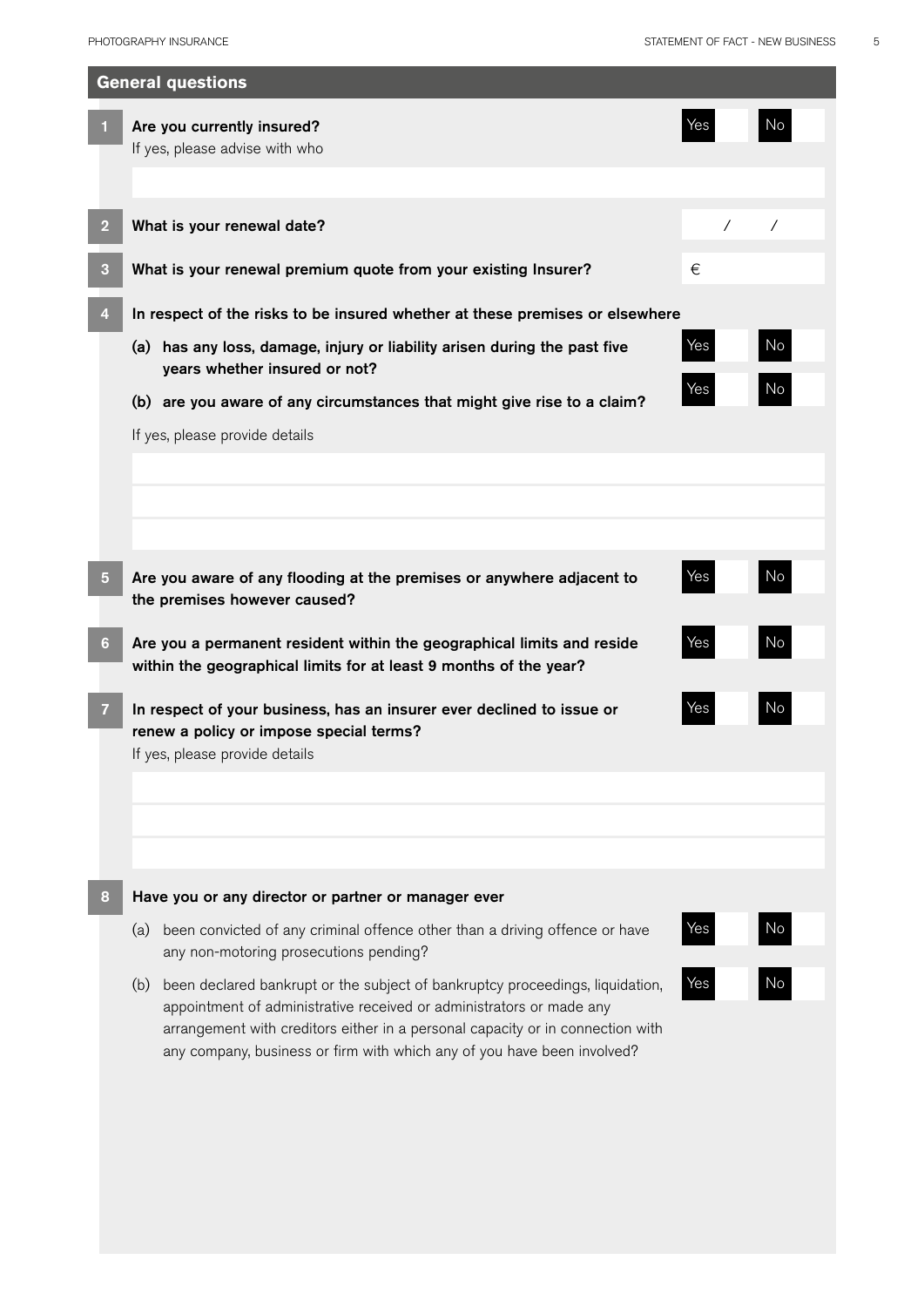|  | (c) had any Court Judgments made |
|--|----------------------------------|
|  |                                  |

- (i) against you in a personal capacity?
- (ii) against any company, business or firm in which any of you have been involved as a director or partner or in a similar capacity?

Yes No Yes No

If yes to any of the above, please provide details

#### **Declaration**

I confirm that as far as I am are aware the statements made by me or on my behalf in connection with this insurance are true and complete.

I agree to accept a policy in the Company's usual form for this class of business.

Signature(s)

Position(s)

Date

### **Data Privacy Notice**

Your privacy is important to us. We will process your personal data in accordance with data protection laws.

Ecclesiastical Insurance Office plc ("we", "us", "our") is the data controller in respect of any personal data which you provide to us or which we hold about you and any personal data which is processed in connection with the services we provide to you.

Where you provide us with personal data about a person other than yourself (such as a dependant or named person under a policy), you must inform them that you are providing their personal data to us and refer them to this notice.

To provide our insurance related services, we will collect and process your personal data such as your name, contact details, financial information and any information which is relevant to the insurance policy we are providing. In order to provide your insurance policy or when making a claim, we may also need to collect or process 'special categories of personal data' such as information relating to your health. We may also collect and process information which is likely to reveal your religious beliefs where you have manifestly made that information public or by communicating with us using a title or honorific which indicates a religious belief. We may also collect data relating to any previous unspent criminal convictions that you may have where that data is necessary to facilitate the provision of insurance services in connection with you, or related activities.